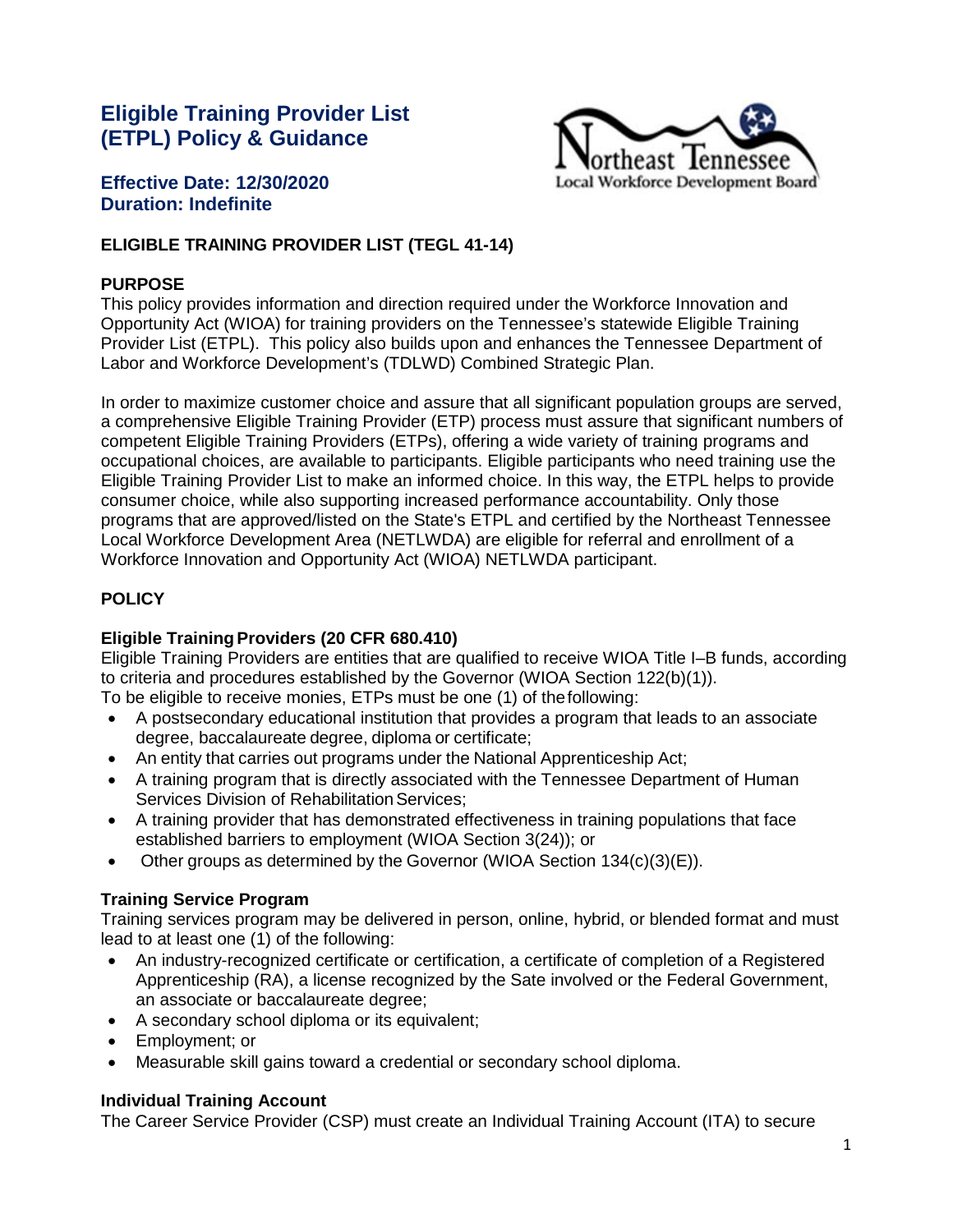funds for participants who select any of the approved programs on the ETPL. ITAs are used to train participants in in-demand occupations across the State as well as those designated by the Northeast Tennessee Local Workforce Development Board (NETLWDB). While participants can select training from the ETPL, TDLWD, and NETLWDB policies determine the type and funding amounts for each program. The NETLWDB may choose not to fund specific training programs based on, but not limited to, the followingreasons:

- Lack of occupational demand;or
- High tuition costs compared to similar programs; or
- Lack of a living wage upon program completion.

### **Licensing**

In-state and out-of-state post-secondary institutions must be authorized by a state governing body—such as the Tennessee Higher Education Commission (THEC), the Tennessee Board of Regents (TBRs), the Tennessee Independent Colleges and Universities Association (TICUA), and the Southern Association of Colleges and Schools (SACs)—to operate in the State of Tennessee. This does not apply to RAs.

### **Initial Eligibility**

Training providers who wish to be placed on the statewide ETPL must be initiated by completing the online New Provider Application. The Initial eligibility procedures apply to all training providers except for RAs. ETPs must provide the following for initial eligibility:

- Description of each program of training services to be offered;
- Information concerning whether the provider is in a partnership with a business
- Evidence that programs result in the awarding of an industry-recognized credential, national or State certificate, or degree, including all appropriate industry competencies, licensing, and certification requirements;
- Cost information, including tuition and fees;
- Information that addresses alignment of the training services with in-demand industry sectors and occupations, to the extent possible;
- Access to training services throughout the State (including rural areas and through technology use).
- Information related to the indicators of performance (TEGL 8-19), which include for all students Workforce Innovation & Opportunity Act (WIOA) performance indicators: employment 2nd & 4th quarter after exit, median earnings 2nd quarter after exit, and credential attainment.

# **Continued Eligibility**

Approved training providers receive initial eligibility for one fiscal year for a particular program. After the initial eligibility expires, training providers are subject to application procedures for continued program eligibility every two years. Each year Tennessee requests a waiver from USDOL to report performance information on only individuals that are enrolled in WIOA Title I programs. However, if this waiver is not renewed each Program Year beginning July 1, all approved training providers on the ETPL will be required to provide performance data on all training participants as required (WIOA section 116(d)(4)). The reporting information should contain the nine elements on "All Individuals" in the ETA-9171 report. These elements are as follows:

- Total number of individuals served;
- Total number of individuals exited (includes students who completed, withdrew or transferred out of the program);
- Total number who completed the program;
- Total number of exiters employed in the 2nd quarter after exit;
- Total number of exiters employed in the 4th quarter after exit;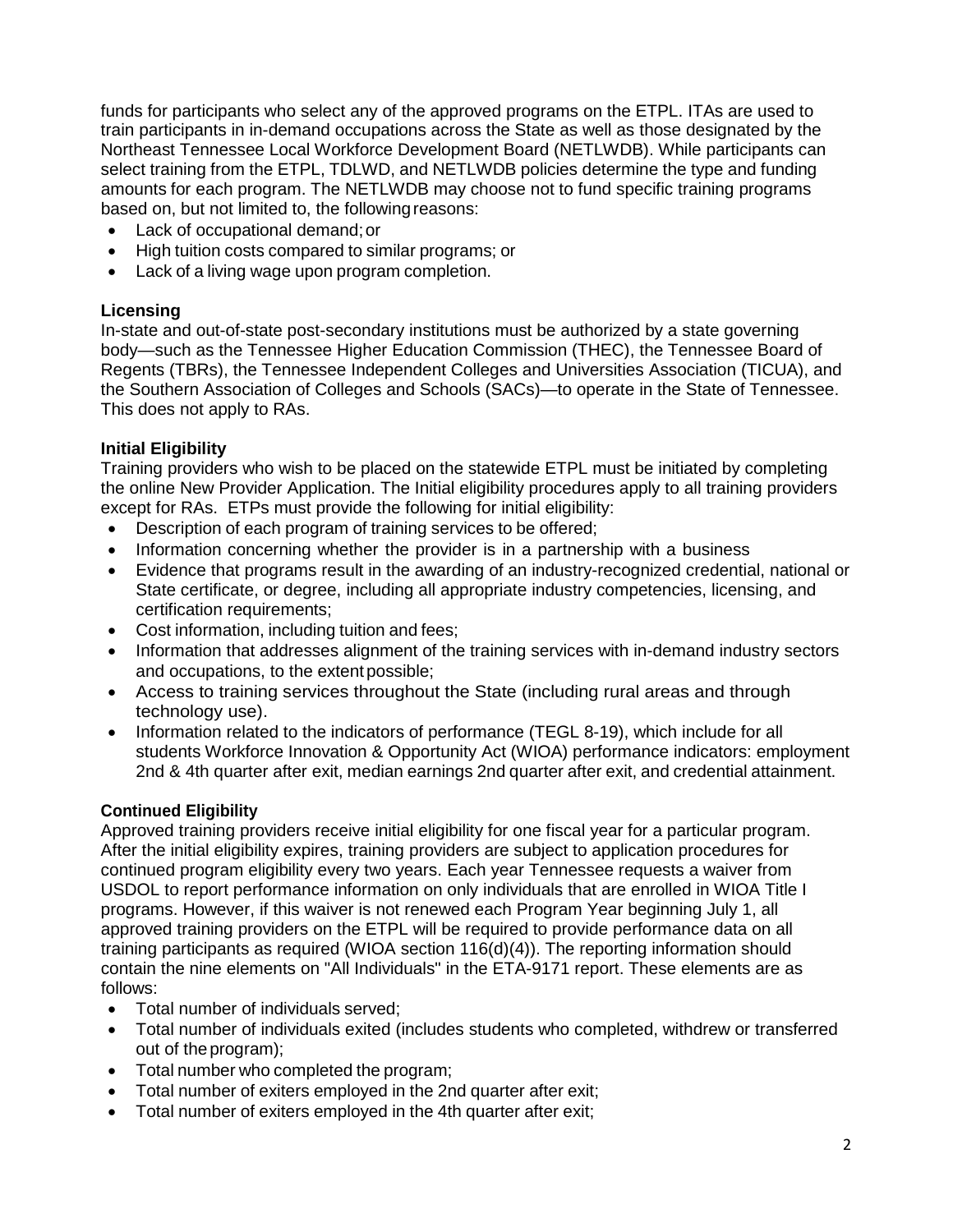- Median earnings of exiters in the 2nd quarter after exit;
- Total number of exiters who attained a credential during participation or within one year after exit;
- Average earnings in the 2nd quarter after exit; and
- Average earnings in the 4th quarter after exit.

Besides the requirements above the State has established four (4) performance standard measures to evaluate the Subsequent Eligibility determination for programs with a minimum of ten (10) WIOAstudents at the end of each program year (July 1-June 30), and they are as follows:

- WIOA student completion rate for each Program must be greater than or equal to 40%.
- All student completion rates for each Program must be greater than or equal to 70%.
- WIOA student placement rate for each Program must be greater than or equal to 40%.
- All student placement rates for each Program must be greater than or equal to 70%.

The NETLWDB may evaluate the Subsequent Eligibility determination for programs with less than ten (10) WIOAstudents at the end of each program year (July 1-June 30) with the aboveestablished performance standard measures by USDOL and the State. If the NETLWDB decides to exercise this evaluation, the information will be provided directly to the NETLWDB in a format of their choosing. This program evaluation would be requested of the ETP if a pattern of failure is noticed of WIOA participants enrolled in a training program.

### **Registered Apprenticeships (20 CFR 680.470)**

All approved Registered Apprenticeships (RA) are automatically eligible to be included on the statewide ETPL. RAs are not subject to the same application, performance information requirements, or period of initial eligibility procedures since they have already gone through a detailed application and vetting process through the USDOL Office of Apprenticeship. The information required for an RA program to be added to the ETPL is:

- Occupation(s) included within the registered apprenticeship program;
- Name and address of the Registered Apprenticeship Program Sponsor;
- Name and address of the related technical instruction provider, including the location of the facility if different from the program sponsor's address;
- Method and length of instruction, and
- The number of active apprentices.

### **Training ProviderResponsibilities**

Training providers must comply with the following:

- ETPs must answer all questions on the application located on TDLWD's website;
- Submit additional documents as needed to the NETLWDB and the TDLWD as required;
- Provide periodic updates on WIOA training participants, including copies of credentials and transcripts received by WIOA participants as required and requested by the NETLWDA;
- Collect information about all students attending a training program as required for reporting of performance measures;
- Submit the Annual Training Performance Report (Annual Report) to the TDLWD and NETLWDB
- Notify the NETLWDB of any changes or updates to a training program; and
- Notify the NETLWDB of any other changes such as a change in the point of contact, a transition of the school's location, or impending sale or closure.

#### **Tennessee Department of Workforce Development Responsibilities**

The TDLWD is the designated state agency for WIOA administration and is responsible for:

• Ensuring that the information contained on the ETPL is accurate and current;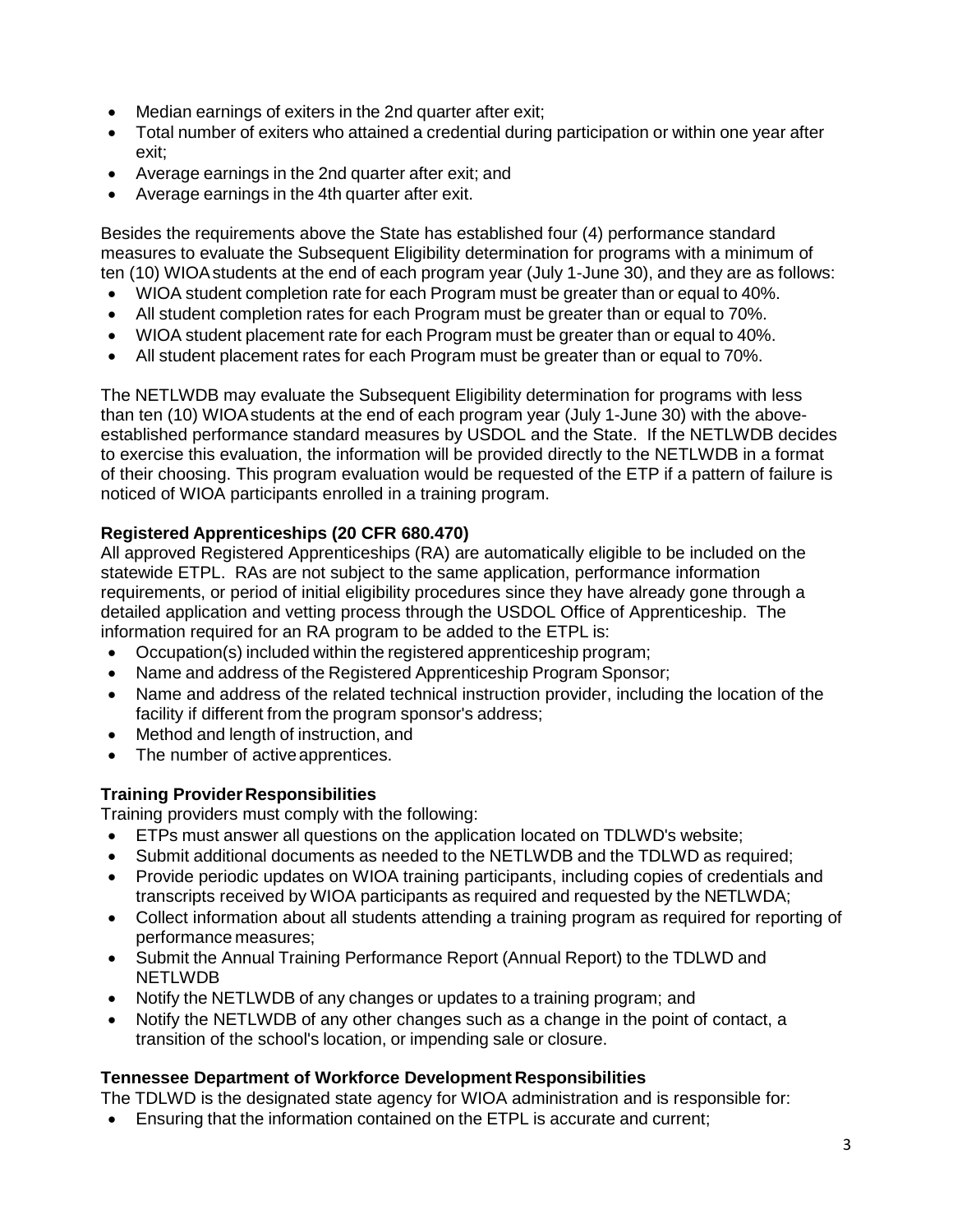- Determining training providers' applications and programs approved by the Local Workforce Development Area (LWDA) are reviewed, and those approved are placed on the ETPL promptly;
- Establishing a process for adding programs to the ETPL and verifying their "registered" status;
- Maintaining the list of eligible training providers and programs approved by LWDB;
- Providing an updated list to all LWDBs and the public through the State's website (WIOA Section 122(d)(1));
- Establishing initial eligibility criteria for new training providers and setting minimum levels of performance for all training providers to remain eligible;
- Submitting all reports to the appropriate Federal Agency as required;
- Distributing the ETPL, accompanied by credential, cost and performance information for each ETPL training program throughout Tennessee; and
- Allowing training providers to appeal a denial or termination of eligibility, including an opportunity for a hearing at the state level, after a training provider receives an unsatisfactory decision.

### **Local Workforce Development Board (LWDB)Responsibilities**

The LWDB is responsible for ensuring that all AJC staff members in the LWDA have access to the ETPL and are knowledgeable about its use; the LWDB will also provide local access to the ETPL for customers within the AJCs. Additionally, the LWDB must require training providers to supply information regarding their partnerships with businesses. The evidence may include whether the training program was designed as a result of the collaboration with the company and must also include assurance from employers that will hire the students upon successful completion of the training program. Additionally, The LWDB is responsible for:

- Reviewing training programs for initial eligibility;
- Ensuring that all participants are enrolled in approved training programs, as identified on the ETPL;
- Collecting performance and cost information and any other required information related to programs from trainingproviders;
- Monitoring training providers for compliance and performance;
- Evaluating performance data of all training providers during the continued eligibility review to verify that the training programs meet minimum performance standards; and
- Allowing training providers to appeal a denial or termination of eligibility of programs that includes an opportunity for a hearing at the local level, a timely decision and a right to appeal to TDLWD if the provider is unsatisfied with the LWDB decision.

#### **Performance Data Requirements for Annual Reporting (Excluding Registered Apprenticeships)**

- ETPs must submit accurate and timely information (TEGL 8-19) for participants receiving training under WIOA Title I–B.
- ETPs must provide the information necessary to determine program performance and to meet requirements per WIOA. The ETP must agree to make their data available to validate the information submitted forreporting (WIOA Section 116(d)(4).
- The annual performance reports must contain individual-level data for all participants in programs offered by the ETP that include at least one (1) student receiving WIOA funding.
- The reports are due to the TDLWD on July 15 of every year.

### **Monitoring**

The TDLWD will monitor the NETLWDA for ETPL compliance at a minimum of every two (2) years. The NETLWDA must monitor a minimum of fifteen percent (15%) of the training providers' programs each year between July 1 and June 30. The NETLWDA will randomly select WIOA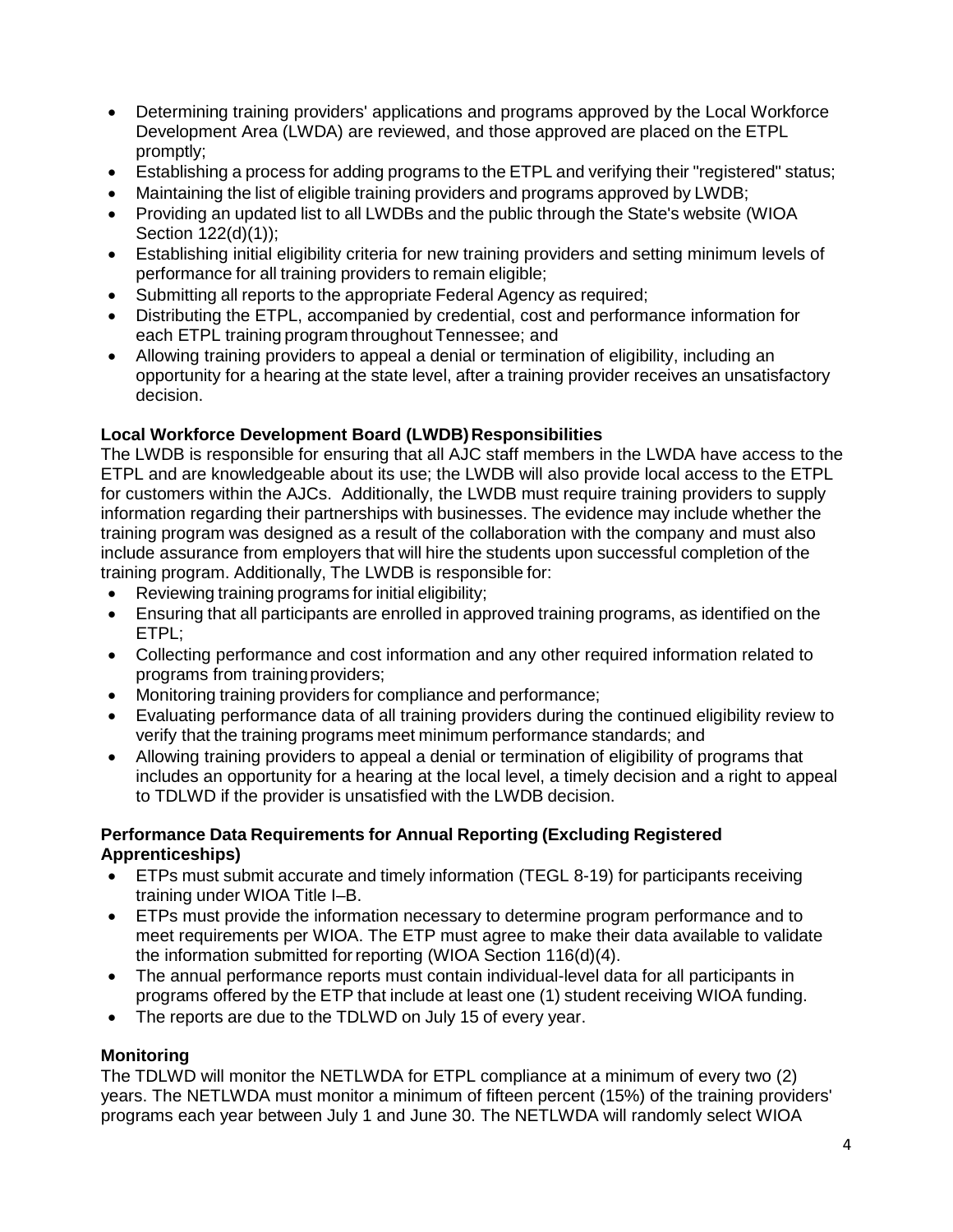participant files and validate that the data has been uploaded into the system correctly, ensuring that the yearly Federal ETP report is accurate. Additionally, the NETLWDB must establish monitoring procedures and will provide a copy of this process to the ETPL Coordinator upon request

#### **Reciprocal Agreement (WIOA Section 122(g)**

While the ETPL is the primary list of ETPs and programs to be used when referring an eligible WIOA Title I-B candidate to training, the NETLWDB can send a participant to training located in a different state if the training provider has a Reciprocal Agreement with Tennessee. These agreements allow Tennessee participants to use ETPs if that training provider appears on the other State's ETPL and follows the Out of State Provider section in the Guidance section of this policy. Similarly, WIOA participants in the reciprocal states can utilize programs that are on Tennessee's ETPL.

#### **Third-Party Training Services**

ETPL approved training providers who wish to partner with third-party training services must ensure the training service provider has a physical presence in the United States. The third-party provider must be authorized for postsecondary training by the appropriate state authorization agency and comply with all WIOA and ETPL procedures. Each program must be evaluated individually to determine if successful completion of the program results in a recognized credential. The ETPL training provider is responsible for collecting initial and continued applications for performance data requirements of the ETPL annual reporting. Further, the certificate received by participants upon successful completion must be issued by the ETPL training provider. It must include the name of the training provider listed on the ETPL, not the name of the third party training provider.

#### **Lossof Eligibility (20 CFR 680.480)**

To maintain eligibility as a training provider, an entity must provide accurate information and adhere to federal and State performance metrics as provided in additional guidance.

#### **Failure to Meet Performance Requirements**

Failure to meet performance requirements can result in punitive action to include written warnings, suspension, or removal of a provider or program from the ETPL.

#### **Appeals (20 CFR 683.630(b)**

An ETP can appeal the punitive action of the NETLWDA by following the established process as annotated in theETPL guidance.

#### **Contact**

Questions concerning the above may be addressed to Kathy Pierce, the Executive Director of the Northeast Tennessee Local Workforce Development Board.

#### **Duration**

This policy will remain in effect until amended, modified, or set aside by the Northeast Tennessee Local Workforce Development Board.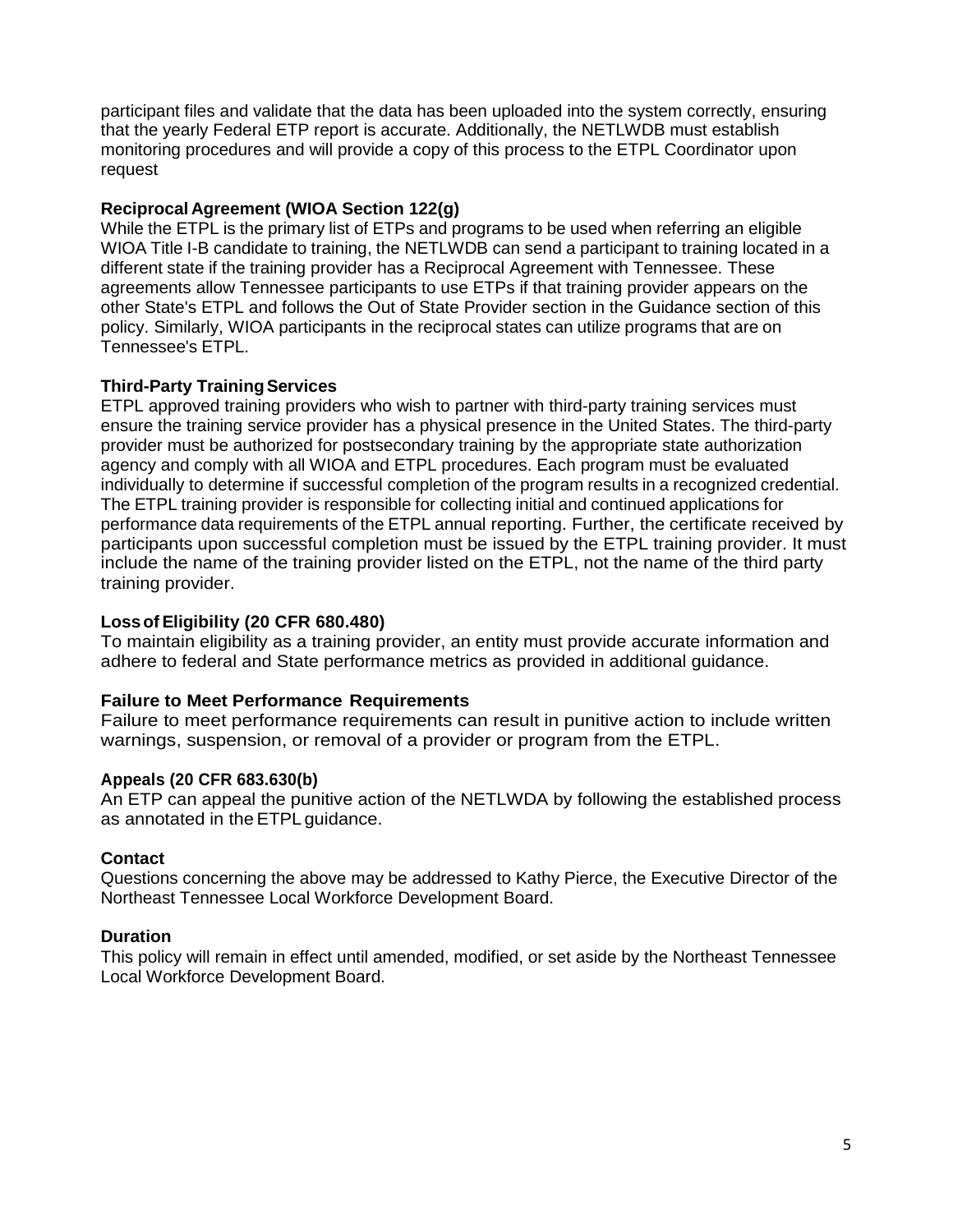#### **APPROVED**

**\_\_\_\_\_\_\_\_\_\_\_\_\_\_\_\_\_\_\_\_\_\_\_\_\_\_\_\_\_\_\_\_ James Osborne NETLWDB Chair**

#### **GUIDANCE**

#### **Eligible Training Provider Access**

#### **A. How to Apply to Become an Eligible Training Provider**

The following are the steps for ETPL placement in the State of Tennessee:

- ETPs must submit initial eligibility criteria including: training services to be offered, information addressing alignment of the training services with in-demand industry sectors and occupations to the extent possible, performance and cost information, and annually meet performance levels on specified performance measures as required (except Registered Apprenticeships).
- Minimum performance levels are established by the State. The NETLWDB may require higher levels on specified performance measures or may require additional measures and corresponding levels.
- The State receives the information on approved ETPs by the NETLWDB. The State then compiles a single ETPL and disseminates it with performance and cost information to the NETLWDB.
- Participants utilizing an Individual Training Account (ITA) must have the opportunity to select any of the approved ETPs and programs on the ETPL (WIOA Section 122(d)).
	- a. While participants can select from the complete ETPL, State and NETLWDB policies determine the funding amounts for each program. Thus, the NETLWDB may choose not to fund certain categories of training programs based on, but not limited to, the following reasons:
		- 1. Lack of occupational demand for the NETLWDA
		- 2. High tuition cost in comparison to comparable programs
		- 3. Lack of a livable wage upon program completion
		- 4. Past performance history

#### **B. Training Provider Eligibility (TEGL 41-14)**

To be eligible to receive funds, the training provider must meet at least one of the following requirements:

- A postsecondary educational institution that is eligible to receive Federal funds under Title IV of the Higher Education Act of 1965 (20 U.S.C. 1070 et. seq.) and provides a program that leads to an associate degree, baccalaureate degree, diploma or certificate.
- An entity that carries out programs under the National Apprenticeship Act of August 16, 1937; 50 Stat. 664, Chapter 663; 29 U.S.C. 50 et. seq.
- A public or private provider of a program of training services directly associated with the Division of Rehabilitation Services, Tennessee Department of Human Services.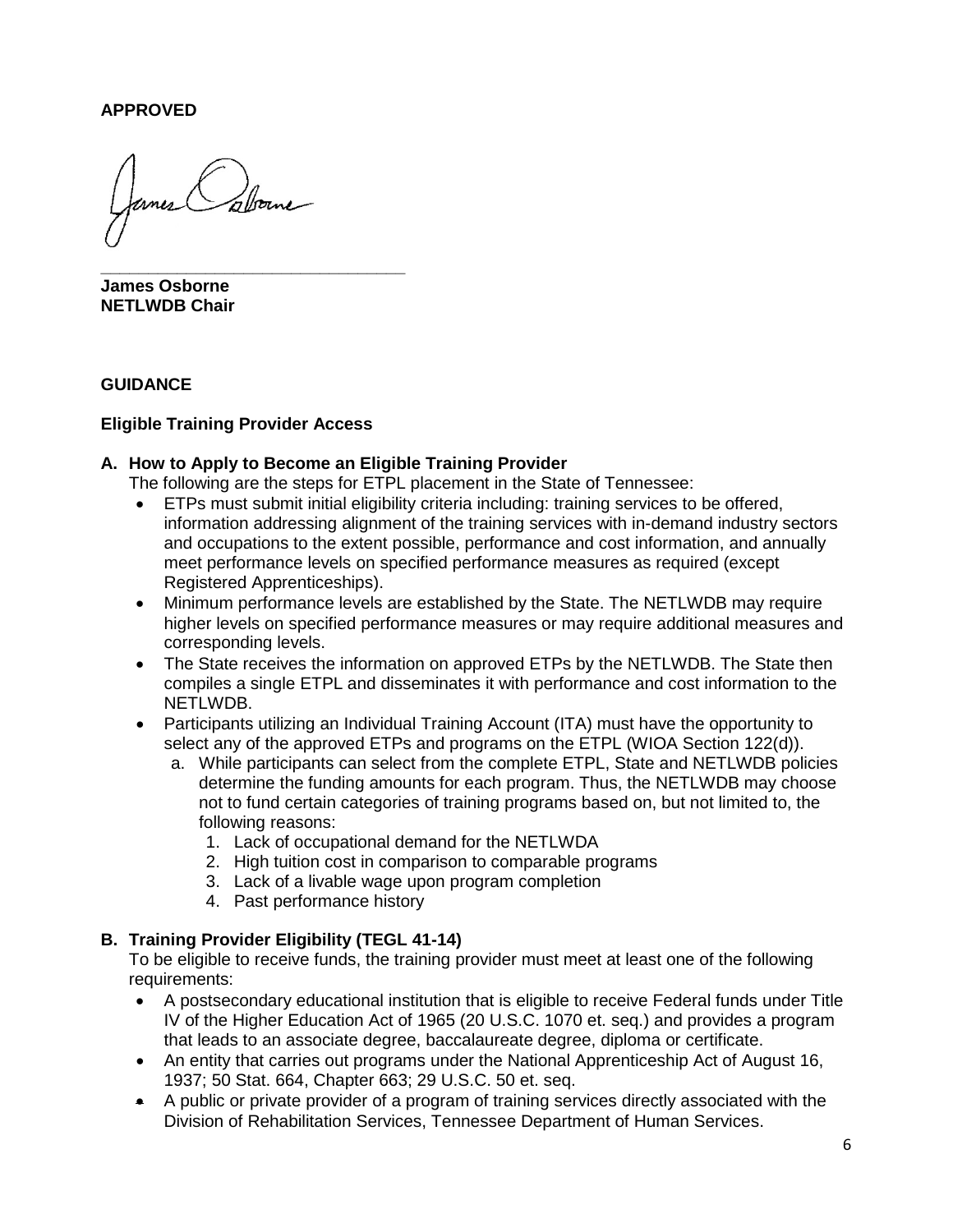- Local Workforce Development Boards (LWDBs) if they meet the conditions of WIOA Section 107(g)(1)
- Another public or private provider with demonstrated effectiveness providing training to a populations that faces multiple barriers to employment (WIOA Section 3(24). These populations include:
	- a. Displaced homemakers
	- b. Low-income individuals
	- c. Indians, Alaskan natives, and native Hawaiians, as such terms are defined in WIOA Section 166(b)
	- d. Individuals with disabilities, including youth who are individuals with disabilities
	- e. Older individuals
	- f. Ex-offenders
	- g. Homeless individuals (WIOA Section (3)(24)(G)) (as defined in Section 41403(6) of the Violence Against Women Act of 1994 (42 U.S.C. 1404e-2(6) as amended in 2013)); or homeless children and youths (WIOA Section (3)(24)(G)) (as H.R. 803-10 defined in Section 725(2) of the McKinney-Vento Homeless Assistance Act (42 U.S.C. 11434a (2) and Section 721).
	- h. Youth who are in or have aged out of the foster care system
	- i. Individuals who are English language learners, including individuals who have low levels of literacy and individuals facing substantial cultural barriers
	- j. eligible migrant farmworkers (WIOA Section 167(i)), and services to other low-income individuals
	- k. Individuals within two (2) years of exhausting lifetime eligibility under Part A of Title IV of the Social Security Act (42 U.S.C. 601 et. seq.) (WIOA Section (3)(24)(K))
	- l. Single parents (including single pregnant women)
	- m. Long-term unemployed individuals
	- n. Other groups the Governor determines to have barriers to employment (WIOA Section 134(c)(3)(E))

# **C. ETPL Exceptions**

The following training activities are exempt from utilizing the ETPL process.

- On-the-Job training and Customized Training (as defined by WIOA)
	- a. Skill enhancement and workplace literacy are considered to be short-term prevocational and, therefore, are not defined as training services for the purposes of this policy.
	- b. Short-term prevocational services are not tied to a specific occupation and include course-like services such as Literacy and Adult Basic Education, Workplace Literacy, introductory computer classes, as well as development of learning skills, communication skills, interviewing skills, punctuality training, personal maintenance skills, and professional conduct to prepare individuals for unsubsidized employment or training.
	- c. Community-based organizations and other private organizations providing training.

# **Initial Eligibility and Application Procedures**

# **A. Initial Eligibility**

The initial Eligibility process for inclusion on the ETPL is designed to ensure that WIOA participants are using Individual Training Accounts for in-demand training occupations.

### **B. ETPL Application Procedure for All Prospective Eligible Training Providers (Except Registered Apprenticeship Programs)**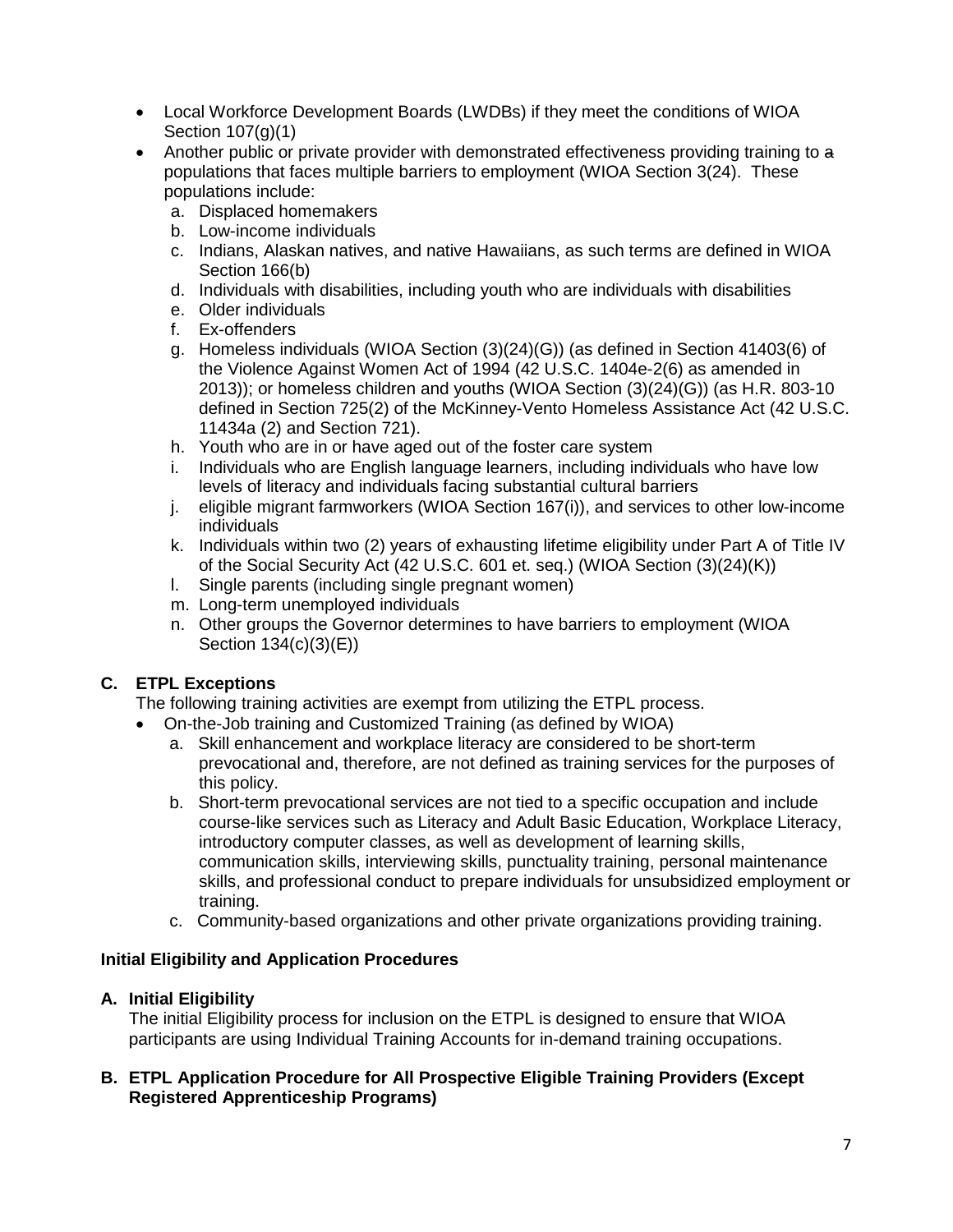The training provider must submit the proper paperwork for initial eligibility by completing an online New Provider Application on the JOBS4TN website (www.JOBS4TN.gov). The online application is first submitted to the NETLWDB for verification of completeness.

- The NETLWDB must verify that the training provider complies with all Tennessee regulations about training authorization.
- The NETLWDB is required to verify all the data elements necessary for the ETP are complete before the applications are submitted for consideration.
	- **o** If the ETP is not compliant or the application is incomplete, the NETLWDB must notify the training provider within fifteen (15) days of receiving the application If the ETP is compliant and its application is complete, the NETLWDB must review the application within five (5) days of receiving the necessary information.
- New training providers must be approved before the NETLWDB can send new WIOA participants to the training. The NETLWDB will ensure that the ETP meets their local eligibility criteria and then will vote to decide if the ETP and the associated programs will be added to the ETPL.
- ETPs must supply any supplemental information requested by the NETLWDB to assist in the initial eligibility decision.
- Applications must be presented in the time and manner determined by the NETLWDB (i.e. some instances the NETLWDB may require a formal presentation before voting on the training provider and the associated programs). New training provider program applications may be submitted via Jobs4TN.
- After the NETLWDB votes on the ETP's application, a written notification must be submitted to the State within thirty (30) days of their decision.

# **C. Out-of-State Providers (Except Registered Apprenticeship Programs)**

- ETPs that are headquartered outside of Tennessee, and do not have in-state training facilities, may apply to the Local Workforce Development Board (LWDB) where services will be provided. Applications must include all information required by this policy.
	- Use of an out-of-state provider as part of a reciprocal agreement does not assure the ETP placement on the Tennessee ETPL.
		- **o** If the ETP wants to appear on the Tennessee ETPL, it must complete the process for becoming an approved Tennessee ETP. If the NETLWDB utilizes a training provider that does not appear on the Tennessee ETPL, it is the responsibility of the NETLWDB to track and report the necessary performance information needed for subsequent eligibility determinations. To fulfill this obligation, the NETLWDB must ensure that verification of enrollment, completion, and subsequent placement for ETPs are recorded in the State performance tracking system (JOBS4TN).

### **D. Out-of-Area Providers (Except Registered Apprenticeship Programs)**

- If an ETP has a physical presence in the State, its ETPL application must be submitted to the LWDB covering the area where that training provider is headquartered or has its main campus.
- Any LWDB can approve a satellite site for a training program so long as that training provider and program have been first approved by the LWDB in which the provider is headquartered.
- LWDBs can approve training providers for the State ETPL when the training provider does not have a permanent training structure anywhere in Tennessee; in such a case, such providers are treated as out-of-state training providers.

### **Dissemination of the Eligible Training Provider List**

### **A. Statewide Dissemination and Customer Access**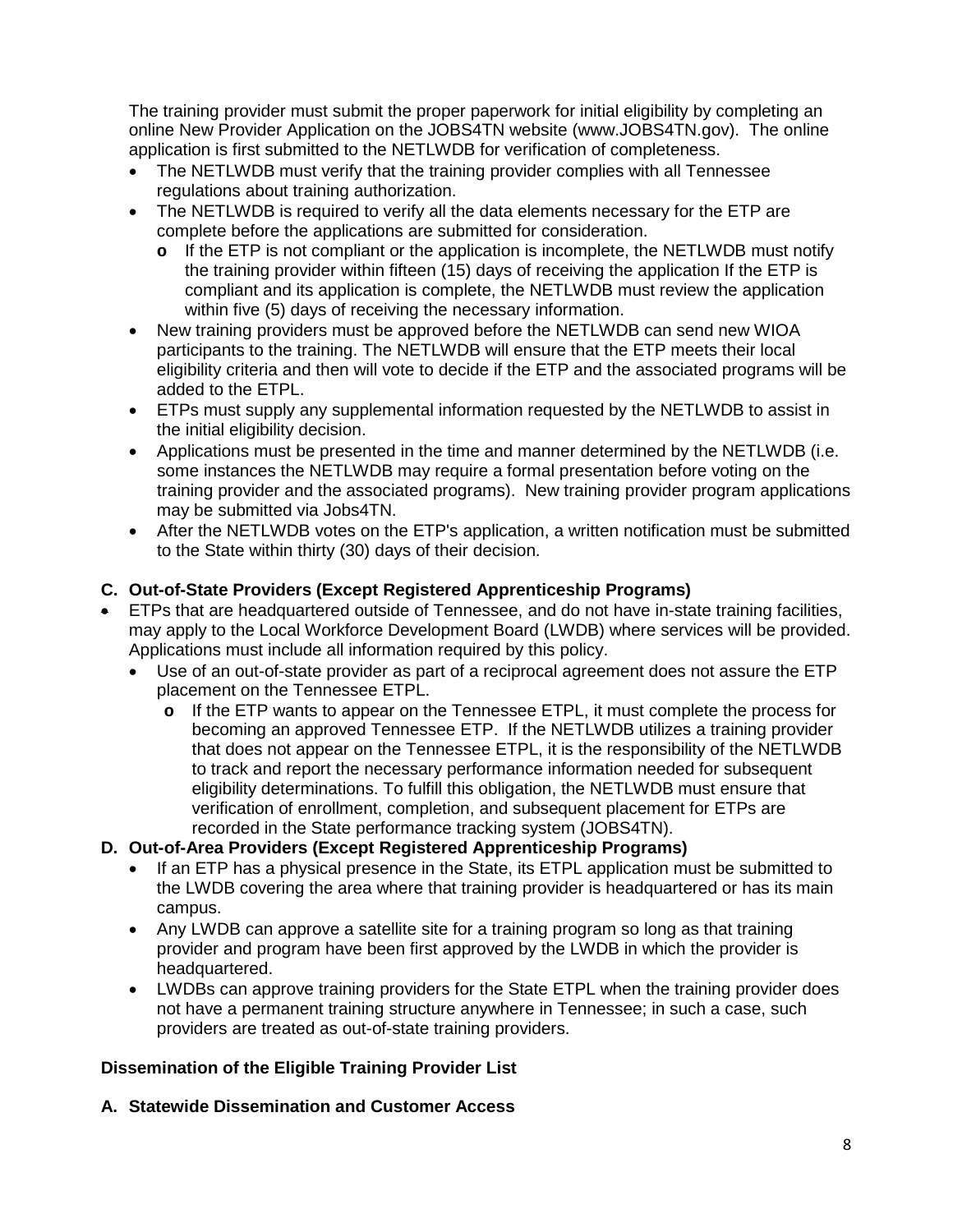- The State will ensure that the ETPL is accurate and current. The State must ensure that the updated list is available to all LWDBs (WIOA Section 122(d)(1)) and the general public through the State website (JOBS4TN).
- The LWDB is responsible for ensuring that all American Job Center (AJC) staff members in the respective NETLWDA have access to the ETPL and are knowledgeable about utilizing the ETPL; the LWDB is also to ensure local access to the ETPL for customers within the AJCs (WIOA Section 122(d)(1)).
- The LWDB is responsible for ensuring that all Title 1 staff in the respective NETLWDA do not allow WIOA participants to enroll in programs that do not appear on the ETPL.

# **Registered Apprenticeship Programs (TEGL 41-14)**

- All active and existing Registered Apprenticeships (RA) are automatically eligible to be included on the statewide ETPL.
- In collaboration with the State Director of Apprenticeship, the State will continue to contact all current program sponsors to elicit their interest in being part of the ETPL.
- The State will work in collaboration with the LWDB to develop a simplified process for new Registered Apprenticeship programs to become part of the ETPL. Minimal information is required for Registered Apprenticeship programs for ETPL placement. The information required is outlined below:
	- a. Occupation(s) included within the registered apprenticeship program;
	- b. Name and address of the Registered Apprenticeship program sponsor;
	- c. Name and address of the provider of related instruction, including location of instruction if different from program sponsor's address;
	- d. Method and length of instruction; and
	- e. Number of active apprentices.

Program sponsors that do not provide the related technical instruction component of a Registered Apprenticeship program may be required to provide additional information about their education provider, including the cost of instruction. This is the only time that cost information will be required for Registered Apprenticeship programs.

- Registered Apprenticeship programs are exempt from performance and reporting-related requirements. This will enable these work-based learning programs to be placed on the ETPL with minimum burden.
- Registered Apprenticeship program on the ETPL will be available to every LWDA in the State.
- Under this policy, an apprenticeship program must be registered with the U.S. Department of Labor's (USDOL) Office of Apprenticeship.
- Registered Apprenticeships will remain on the ETPL as long as the program is in good standing with the USDOL's Office of Apprenticeship or until the sponsor notifies the State that it no longer wants to be included on the ETPL.
- The State may remove a Registered Apprenticeship program after investigation if the intermediaries determine that the Registered Apprenticeship sponsor has intentionally supplied inaccurate information or has substantially violated any WIOA requirements.
- Registered Apprenticeship program sponsors will have the opportunity of an appeal hearing, as described in the Appeals section of this policy.

### **Programs**

### **A. Program of Training**

A program of training services should consist of one (1) of the following:

• One (1) or more courses, classes, or a structured regimen that provides job-driven training services and leads to a recognized post-secondary credential that, upon successful completion, leads to a certificate of completion, license recognized by the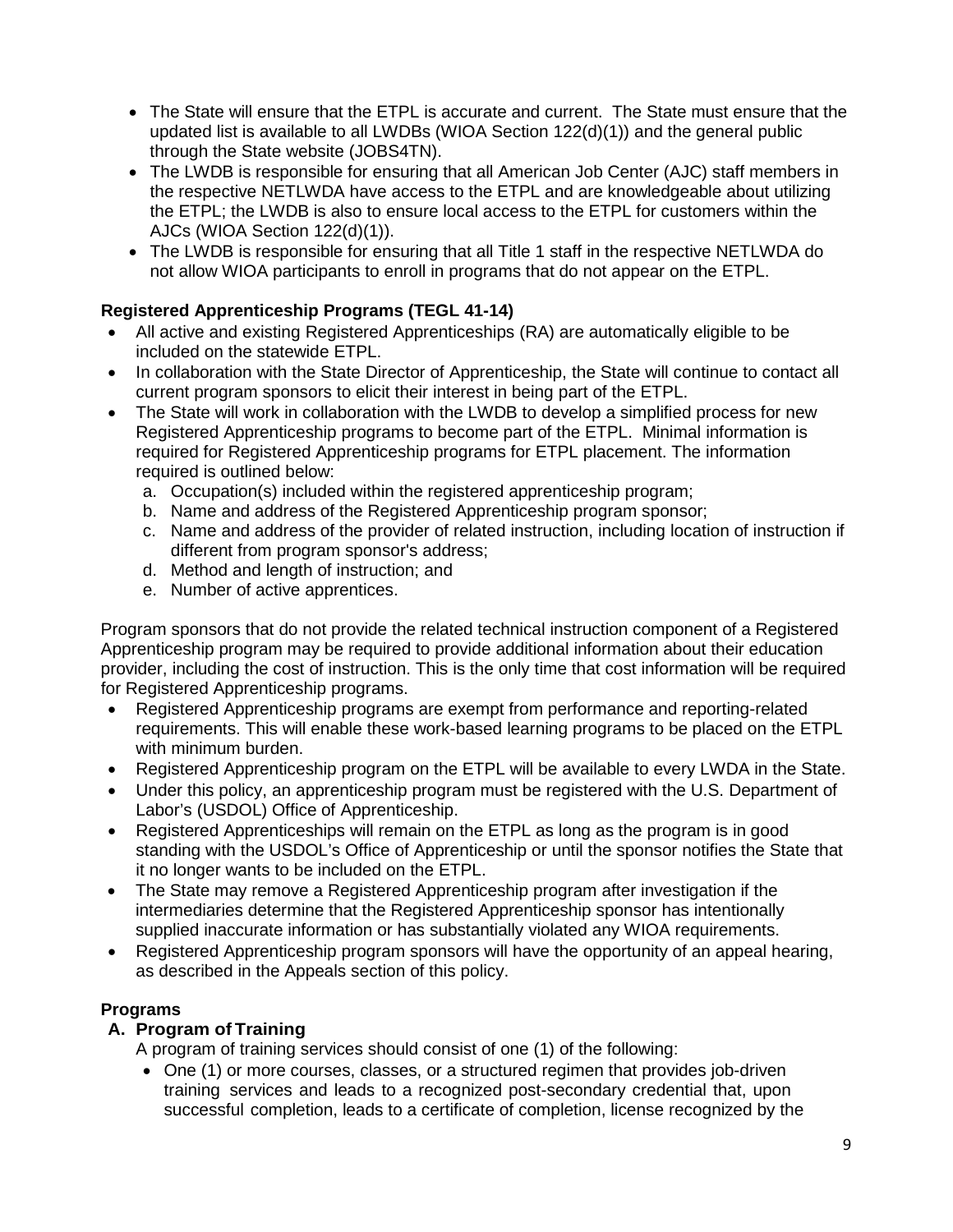state or Federal Government;

- **o** a postsecondary credential, secondary school diploma or its equivalent, employment, or measurable skill gains toward a recognized postsecondary or secondary school diploma or its equivalent credential or employment
- A training regimen that leads to competitive integrated employment for individuals with disabilities that provides them with additional occupational skills or competencies generally recognized by employers; or
- Identical programs offered in different locations by the same eligible training provider as one program, which will not require separate applications unless the regulatory agency uses location as a factor in defining a unique program.

### **B.** Adding New Programs (Except Registered Apprenticeship Programs):

- The ETP must submit the program using the online web application for addition to the ETPL.
- The application materials are received electronically by the NETLWDA and reviewed. **o** All new programs must have prior authorization by the appropriate State authorizing agency before they can be added to the ETPL.
- After verification of completeness, the application materials are forwarded to the LWDB for review and a subsequent vote.
- After the LWDB has rendered a vote about the application materials, is the decision must be communicated in writing to the State.

# **C. Adding New Registered ApprenticeshipPrograms**

Registered Apprenticeship sponsors adding new programs to the ETPL must indicate their interest in being included on the list and must use the online web application to submit their programs.

### **D. Making Changes to ProgramInformation**

- Revision(s) to already approved and existing program curriculums must first be approved by the appropriate State authorizing agency.
- The ETP must submit the proper forms using the online web application to make changes on the ETPL.
- Changes submitted by the ETP are subject to review by the LWDA and the State.
- Changes in program cost or length that are beyond twenty-five percent (25%) must be resubmitted to the LWDB for approval as a new program. It is the responsibility of the ETP to ensure that information displayed on the ETPL is accurate.
	- o ETPs with inaccurate information on the ETPL as discovered in conjunction with a Data Validation review or a Data Accuracy Report, will be required to make corrections as soon as possible or face removal from the ETPL.

### **E. Removing Programs from theETPL**

- Any time after approval by the LWDB, the ETP, including RA programs, can request to have their program removed from the ETPL.
- If a program is removed from the ETPL, except for Registered Apprenticeship programs, the ETP is still required to submit yearly performance reports until the last WIOA training participant completes or withdraws from the program.
- Failure to submit the remaining yearly performance reports will subject the ETP to the penalties detailed in Section IX of this policy.
- If, at any point, after initial approval for training is temporarily not offered or is permanently deleted from the ETP's selection of offered programs, the program must be removed from the ETPL within thirty (30) days of the institutional decision.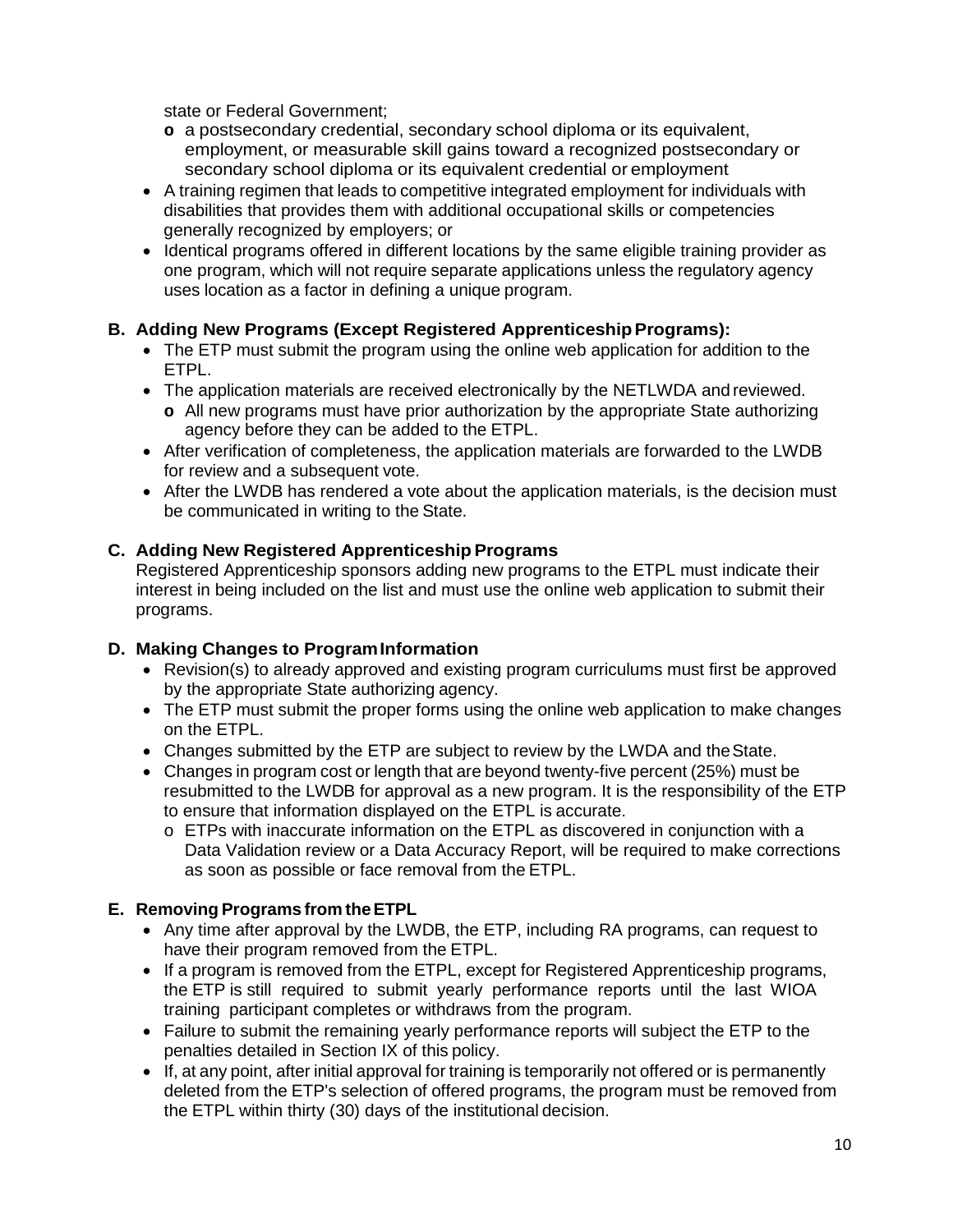# **F. Provision of Training through a Third-Party**

The approval of an authorized and accredited higher education institution to provide training through a third-party is allowable. However, the approved higher education training provider must:

- Be determined as approved or exempted for postsecondary operations in the state by the Tennessee Higher Education Commission;
- Be accredited by one of the seven accrediting agencies in the United States or the Council on Occupational Education**.** The seven regional accrediting agencies in the United States are as follow:
	- **o** Accrediting Commission for Community and Junior Colleges Western Association of Schools and Colleges
	- **o** Higher Learning Commission
	- **o** Middle States Commission on Higher Education
	- **o** New England Commission of Higher Education
	- **o** Northwest Commission on Colleges and Universities
	- **o** Southern Association of Colleges and Schools Commission on Colleges
	- **o** Western Association of Schools and Colleges, Senior College and University Commission;
- Comply with all WIOA and ETPL procedures; and
- Be evaluated individually for successful program results

Based on the above requirements, postsecondary institutions that partner with third-party training providers are eligible for review and approval by local workforce boards within the state. To assist in the review and approval process, all local workforce boards are required to verify and document the following:

- Training service has a physical presence in the United States
- Ensure the programs lead to a recognized credential (refer to the U.S. Department of Labor's Training & Employment Guidance Letter 10-16)
- Postsecondary institution will collect, and report all required student-level data; and
- Training service's eligibility and authorization status in origination state

#### **Performance Data (Except Registered Apprenticeship Programs) G. Provider Requirements for Annual Reporting**

- ETPs must provide the information necessary to determine program performance and to meet requirements per WIOA. The ETP must agree to make their data available to validate the information submitted for reporting (WIOA Section 122(d)(1).
- The annual performance reports must contain individual-level data for all participants in programs offered by the ETP that include at least one (1) student receiving WIOA funding.
- The reports are due to the State on July 15 of every year. Performance information must also be entered in the online web application.

### **WIOA State Performance Measures**

The WIOA Participant Program Completion Rate measure is outlined below in Table 1. The performance measures will be reviewed annually (for the prior July 1 – June 30 period) for all providers and programs.

#### **Table 1: WIOA Eligible Training Provider State Performance Measures**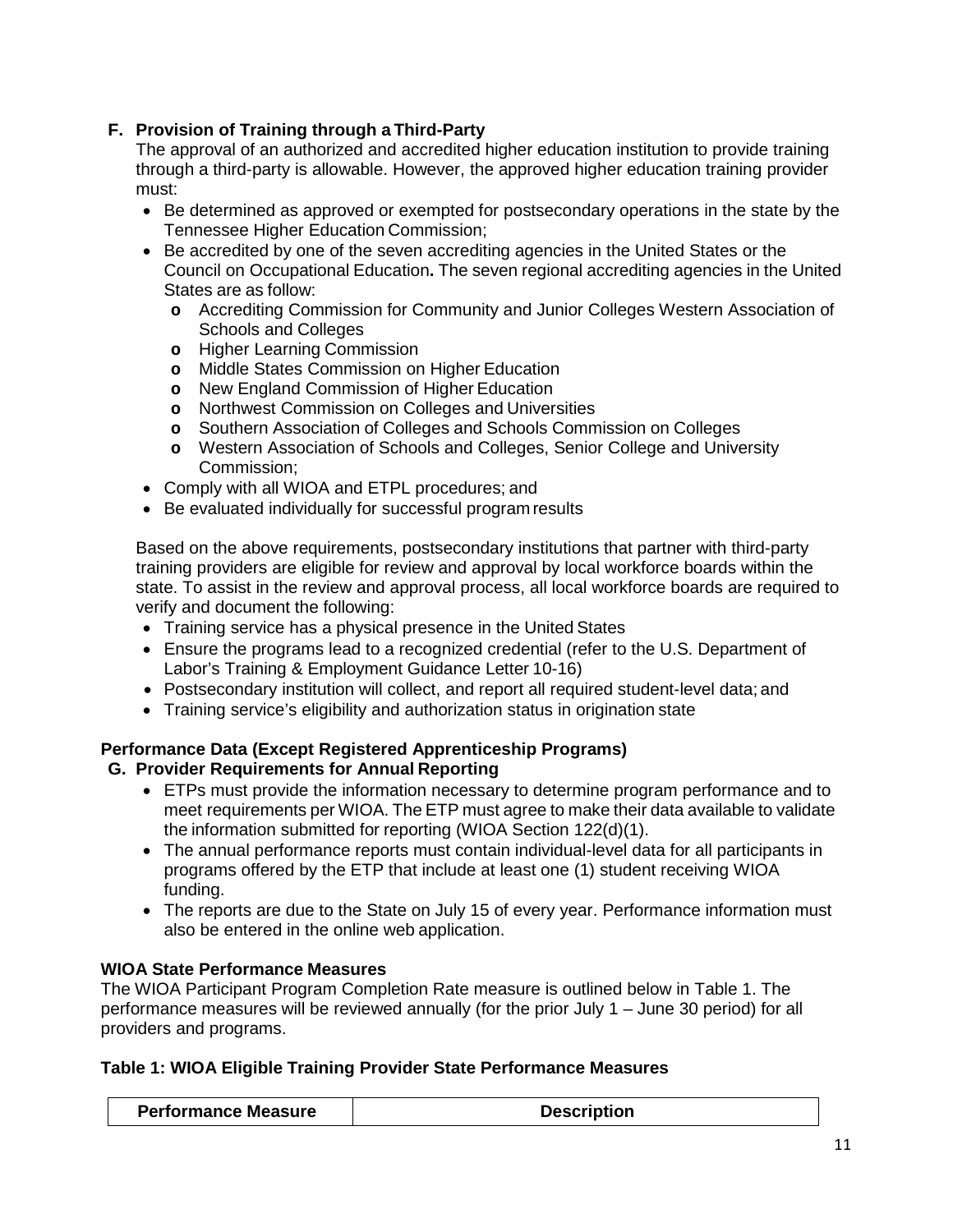| <b>All Students</b><br><b>Credential Attainment Rate</b>                                              | Total number of students who obtain a recognized postsecondary<br>credential, or a secondary school diploma or its recognized<br>equivalent during participation or one (1) year after exit divided by<br>the total number of students exiting the program (both completers<br>and non-completers) within the 12-month reporting period                           |
|-------------------------------------------------------------------------------------------------------|-------------------------------------------------------------------------------------------------------------------------------------------------------------------------------------------------------------------------------------------------------------------------------------------------------------------------------------------------------------------|
| All Students*<br><b>Employment Rate</b><br>During 2 <sup>nd</sup> Quarter After Exit                  | Total number of students exiting (both completers and non-<br>completers) from the applicable program that was working in<br>unsubsidized employment during the 2nd quarter subsequent to<br>the exit quarter (the calendar quarter containing the Exit or<br>completion date), divided by the total number of students exiting<br>the program.                   |
| All Students*<br>Employment<br>During 4 <sup>th</sup> Quarter After Exit                              | Total number of students exiting (both completers and non-<br>completers) from the applicable program that was working in<br>unsubsidized employment during the 4th quarter subsequent to<br>the exit quarter (the calendar quarter containing the exit or<br>completion date), divided by the total number of students exiting<br>the program.                   |
| All Students*<br>Median Earnings in<br>Employment During 2 <sup>nd</sup> Quarter<br><b>After Exit</b> | Median earnings expressed as an hourly rate for all students exiting<br>the applicable program and working in unsubsidized employment<br>during the 2nd quarter subsequent to the exit quarter (the<br>calendar quarter containing the exit or completion date).                                                                                                  |
| <b>WIOA Participant</b><br><b>Credential Attainment Rate</b>                                          | Total number of WIOA participants who obtain a recognized<br>postsecondary credential, or a secondary school diploma or its<br>recognized equivalent during participation or 1 year after Exit<br>divided by the total number of WIOA participants exiting the<br>program (both completers and non-completers) within the 12-<br>month reporting period.          |
| <b>WIOA Participant</b><br><b>Employment Rate</b><br>During 2 <sup>nd</sup> Quarter After Exit        | Total number of WIOA participants exiting (both completers and<br>non-completers) from the applicable program that were working in<br>unsubsidized employment during the 2nd quarter subsequent to<br>the exit quarter (the calendar quarter containing the exit or<br>completion date), divided by the total number of WIOA<br>participants exiting the program. |
| <b>WIOA Participant</b><br><b>Employment Rate</b><br>During 4 <sup>th</sup> Quarter After Exit        | Total number of WIOA participants exiting (both completers and<br>non-completers) from the applicable program that was working in<br>unsubsidized employment during the 4th quarter subsequent to<br>the exit quarter (the calendar quarter containing the Exit or<br>completion date), divided by the total number of WIOA<br>participants exiting the program.  |
| <b>WIOA Participant Median</b><br>Earnings in Employment During<br>2 <sup>nd</sup> Quarter After Exit | Median earnings expressed as an hourly rate for WIOA<br>participants exiting the applicable program and working in<br>unsubsidized employment during the 2nd quarter subsequent to<br>the exit quarter (the calendar quarter containing the exit or the<br>completion date).                                                                                      |

\*Applies to all students within a WIOA-eligible program

# **Subsequent Eligibility Determination**

#### **A. Subsequent Eligibility**

• All programs approved for initial eligibility must be reviewed annually by the submitting LWDB to determine continued eligibility to remain on the ETPL. This determination is called "Subsequent Eligibility."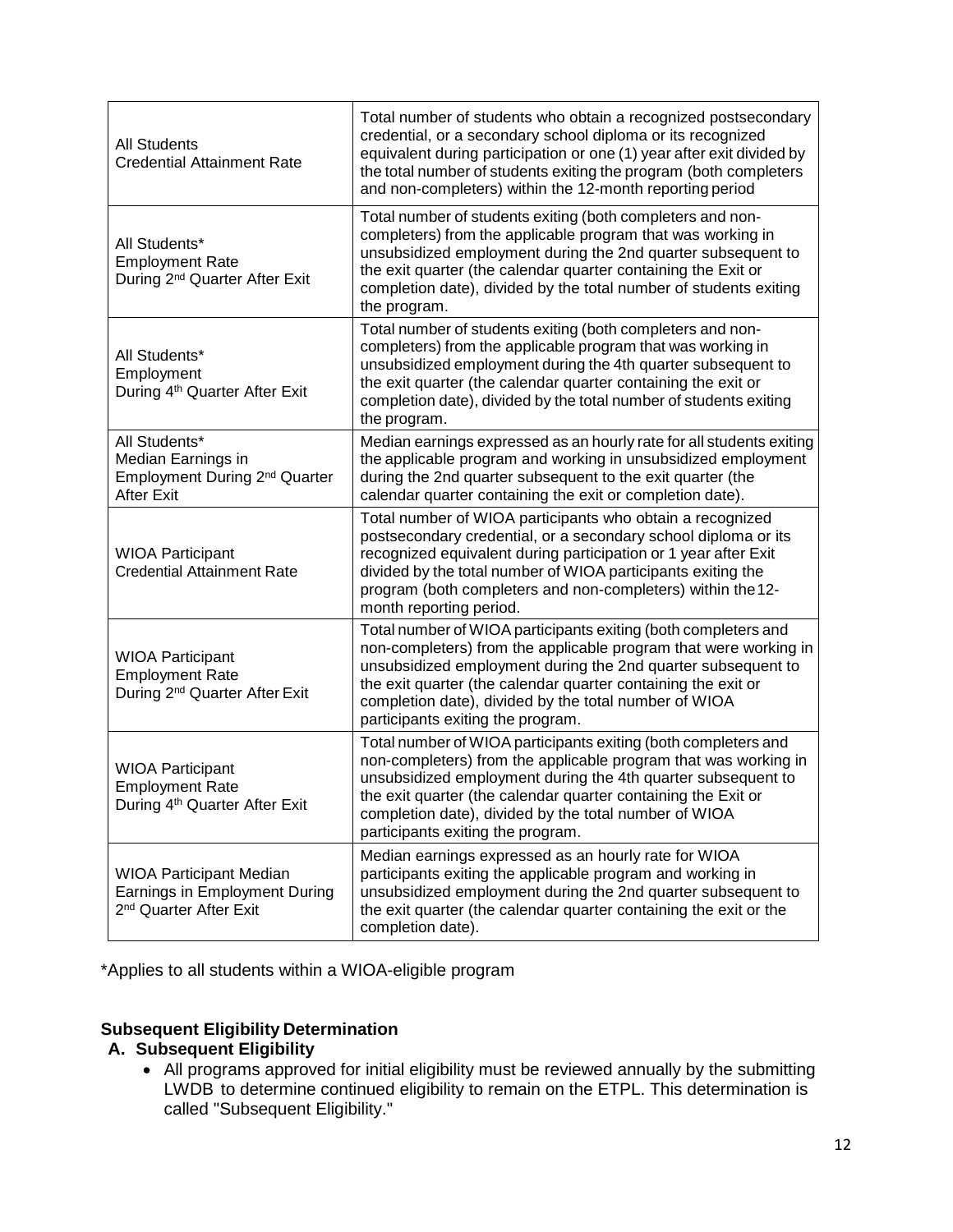- **o** Subsequent eligibility determinations are made on an annual basis using the performance data supplied by the ETP.
- Any program that fails to meet the minimum performance standards, as established by the State, will be removed from the ETPL for a minimum period of one (1) program year. Those minimum performance standards are:
	- **o** WIOA student completion rate for each Program must be greater than or equal to 40%
	- **o** All student completion rate for each Program must be greater than or equal to 40%
	- **o** WIOA student placement rate for each Program must be greater than or equal to 70%
	- **o** All student placement rate for each Program must be greater than or equal to70%
- If the LWDB determines that the program has not served a large enough number of students to accurately reflect the program's performance, the LWDB may elect to approve the program's subsequent eligibility for a sufficient period of time, up to one additional year, to allow for additional performance information to be gathered
- The State compiles and disseminates an annual Subsequent Eligibility Report. The report is posted online through the ETPL website.
- ETPs can review and correct their performance information before subsequent eligibility decisions and public dissemination of the report.
- The State adheres to the following guidelines when displaying performance data for each provider:
- All programs with a minimum of one (1) WIOA participant during the reporting year will appear in the report.
- For confidentiality purposes, only those programs with a minimum of ten (10) WIOA students enrolled during the reporting year have their performance data published on the website.

#### **B. Failure to Meet Subsequent Eligibility**

- The State must remove a program if, as a result of the subsequent eligibility determination process, the program is found not to have met the minimum levels of performance set by theState (WIOA Section 122(b)(1)(A)).
- If the State removes a program from the ETPL for subsequent eligibility reasons, the State must, within ten (10) days of its decision, inform the LWDB in writing and include the reason(s) for the removal.
- Before removal by the State, the LWDB must have the opportunity to submit supplemental performance data in efforts to keep the program on the ETPL (WIOA Sections (122(b)(2) through (b)(4)(D) and 20 CFR 680.490).
- The specific economic, geographic, and demographic factors in the local areas in which training providers seeking Eligibility are located; and
- The characteristics of those served by the eligible training providers seeking Eligibility, including the demonstrated difficulties in serving such populations, where applicable.

The performance population size, including the effects of smaller cohorts and / or number of students on the program's performance.

- Any program removed from the ETPL for subsequent eligibility reasons must remain off the ETPL for a minimum of one (1) full program year.
- For the program to be added back to the ETPL, the ETP must re-apply through the LWDB
- While a program is removed from the ETPL for subsequent eligibility reasons, the ETP cannot receive new training participants utilizing ITA funds for the removedprograms.

### **Consequences for Noncompliance of ETPL Requirements**

#### **A. Removal of a Provider or Program on theETPL**

• The State may remove a program if the ETP fails to submit all the data required for subsequent eligibility determination within the required time frames (WIOA Section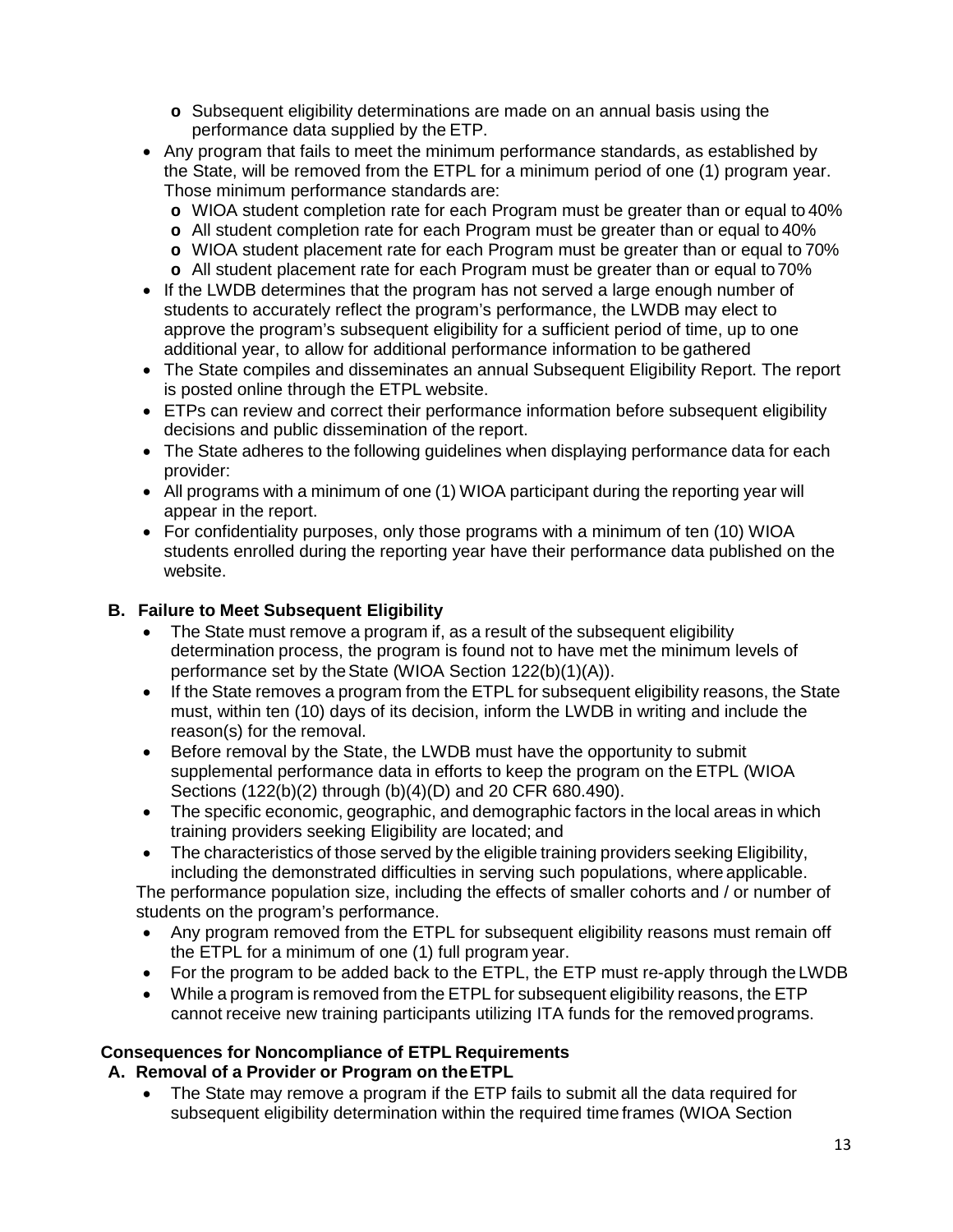$122(b)(2)$ ).

- The State may remove a program if an ETP fails to notify the State of any program changes, including but not limited to costs, location of training, or change in state authorization status.
- The State may remove a program that does not meet the minimum criteria for the initial listing specified in this procedure. For example, a program can be removed if its eligibility depended on accreditation, and the accreditation was lost (WIOA Section 122(b)(1)(E)).
- The State may remove a program if it is determined that the applicant intentionally supplied inaccurate information.
- The State may remove a program if the ETP is found to have violated any WIOA requirements.
- The State may remove a program or ETP if it loses its accreditation after an appeal process.
- The State may remove a program or ETP, at the request of the LWDB, for any of the following reasons:
	- **o** Unethical/illegal billing practices
	- **o** Violations of Title VI of the Civil Rights Act of 1964; Title IX of the Education Amendments of 1972; Section 504 of the Rehabilitation Act of 1973; or the Act Discrimination Act 1975.
	- **o** Lack of qualified training personnel or building infrastructure.
- The State must investigate before removing an ETP at the request of the LWDB.
- The State may remove a program or ETP at the request of the institution if:
	- **o** An eligible training provider requests removal from the ETPL for a particular program or the institution as a whole.
	- **o** An ETP whose self-requested removal is of the ETPL for some time greater than one (1) year, that training provider must re• apply for placement on the ETPL to the LWDB.
	- **o** A training provider can be reactivated on the ETPL within one (1) year assuming that it was in good standing when it was removed, and no changes occurred in their program demographics during the removal period.

### **B. Suspension from the ETPL**

- ETP may be suspended from the ETPL for any of the following actions:
	- **o** Failure to submit yearly performance reports or the exemption claim sheet by the deadlines.
	- **o** Failure to keep current the eligible training provider and program demographic information displayed on theETPL.
	- **o** Failure to respond to a State request for a data validation visit.
	- **o** Poor performance during a data validation visit.
	- **o** Failure to submit corrections needed following yearly report validation by the specified deadline.
	- **o** Failure to comply with State requests forinformation.
- During any State or Federal criminal investigation launched against the institution or key personnel at the institution, the ETP may be removed from the ETPL until a final resolution is reached. Depending on the final resolution, the provider may be permanently removed from the ETPL.

#### **Financial Reimbursement**

An ETP whose eligibility is terminated as a result of the reasons specified above in Section VIII and IX of the current policy for a program shall be liable for repayment of all funds received during any period of noncompliance.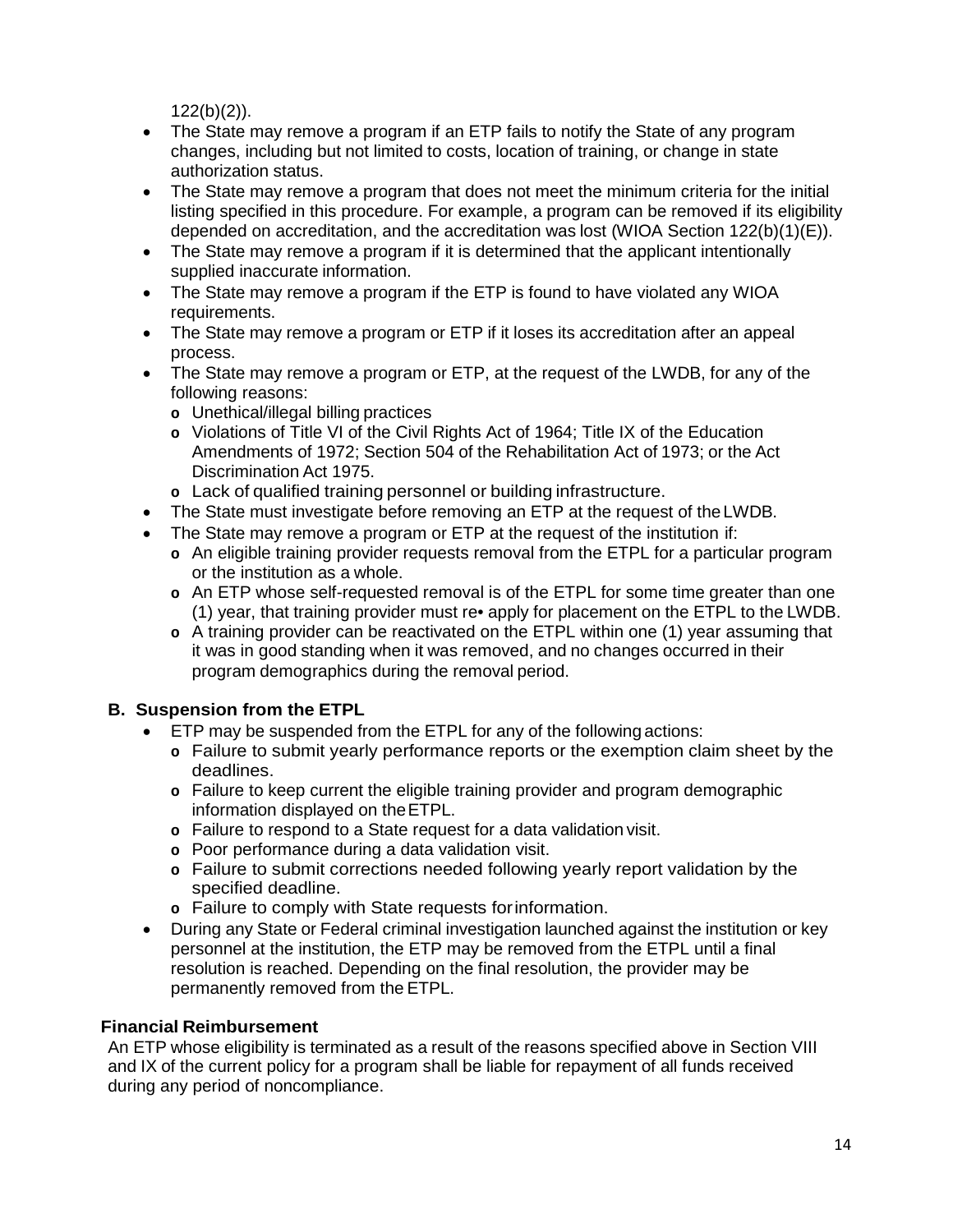# **Appeals**

### **A. Provider Application Denial**

If the NETLWDB denies an ETP's initial application for listing on the ETPL, the NETLWDB must, within thirty (30) days from the date of determination, inform the ETP in writing of the reason(s) for the denial and detailed information on the appeal process.

### **B. Reasons for Denial of Application for Initial Eligibility**

- The NETLWDB or the State may deny eligibility if the application from an ETP is not complete or submitted within required time frame.
- The NETLWDB or the State may deny eligibility if an applicant fails to meet the minimum criteria for initial listing specified in this policy (WIOA Section 122(c)(1)).
- The NETLWDB may deny eligibility if the training programs offered by the ETP do not lead to gainful employment in an in-demand occupation as determined by a labor market analysis.
- The NETLWDB may deny eligibility if the training program demographics (i.e. cost and length) are substantially higher (beyond fifty percent (50%)) than previously approved programs offering the same credential (within the past two (2) program years).
- The NETLWDB or the State may deny eligibility if it is determined that the applicant intentionally supplied inaccurate information (WIOA Section 122(f)(1)(B)).
- The NETLWDB or the State may deny eligibility to a training provider who has been found to have substantially violated any WIOA requirements (WIOA Section 122(f)(1)(B)).

### **C. Appeals to the Local Workforce Development Board (WIOA Section 122(C)(1))**

This procedure applies to appeals by ETPs to the NETLWDB based on the denial of an ETP's application for the initial listing on the ETPL. The ETP may appeal a denial of eligibility by the NETLWDB, as follows: (The appeal process meets the requirements of 20 CFR 683.630(b).)

- The training provider wishing to appeal a decision by the NETLWDB must submit an appeal to the NETLWDB within thirty (30) days of the issuance of the denial notice. The appeal must be in writing and include a statement of the desire to appeal, specification of the program(s) in question, the reason(s) for the appeal (i.e. grounds), and the signature of the appropriate provider official.
- The NETLWDB appeal process grants the training provider the opportunity to address the reasons for their denial directly and submit it either in writing or through an appeal hearing.
- The NETLWDB Executive Committee will appoint one to three (1-3) impartial appeal officers who are responsible for re-evaluating the supplemental materials supplied by the ETP in addressing the initial reasons for denial. An impartial appeal officer may be any staff member not involved in the initial denial
- The NETLWDB will notify the ETP of the final decision made by the NETLWDB on an appeal consider and provide a final decision on the appeal request within thirty (30) days of receipt of the appeal.
- The NETLWDB appeal notification to the ETP will reference the process for filing a nextlevel appeal to the State if the ETP does not agree with the outcome of the NETLWDB decision.

# **D. Appeals to the State (WIOA Section 122(c)(1))**

This procedure applies only to ETPs who have completed the first level appeal process and want to contest the NETLWDB's decision. A training provider wanting to appeal to the State must submit an appeal request to the State within thirty (30) days from the NETLWDB's notification to the Training Provider of its final decision on an appeal. The